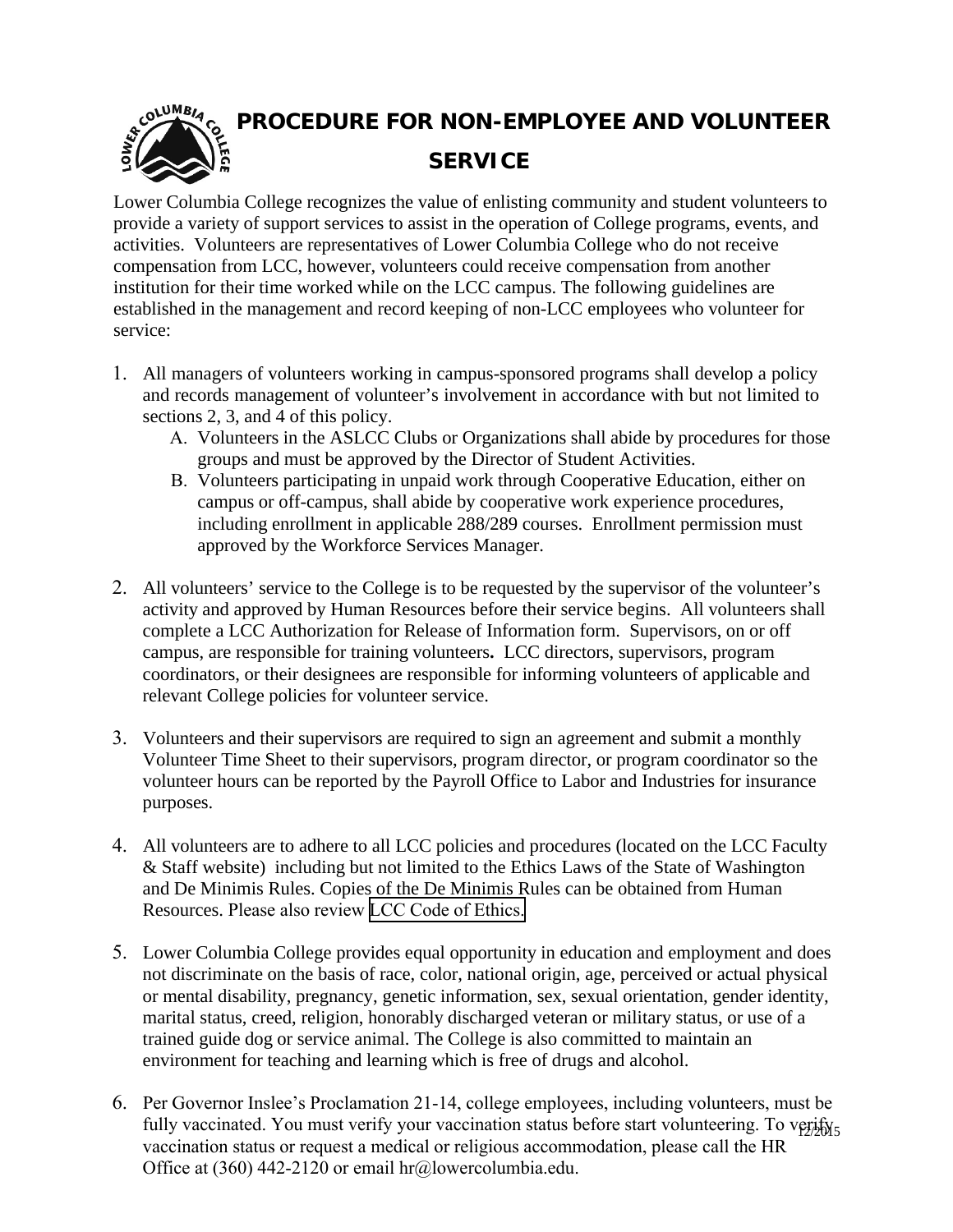

I, volunteer to work for Lower Columbia College in *Volunteer (print name)* the . I understand that I am freely and willingly providing my time *Department or Program* and effort and will not receive a salary or wage from Lower Columbia College for my time spent in volunteer status. However, with advanced supervisory approval, I may claim reimbursement for actual expenses necessarily incurred in the performance of assigned or authorized duties so long as the funds used for reimbursement are not restricted to LCC Students. Additionally, I will provide a monthly volunteer time sheet to my supervisor so my service can be reported for Department Labor and Industries insurance purposes. am requesting that the above volunteer be *Supervisor (print name)* approved for service to the College. This volunteer appointment shall be in effect from To \_\_\_\_\_\_\_\_\_\_\_\_\_ and will be under my supervision. This volunteer has been Date Date provided with a Volunteer Time Sheet, which I will forward each month to the Payroll Office. **ACTIVITY SUPERVISOR OF VOLUNTEER**: *As the supervisor of the volunteer, I have provided the volunteer with all relevant policies and training, and a copy of the De Minimis Rules and Ethics Laws.*

Supervisor Signature Date

**ASLCC Clubs & Organizations:**

Director of Student Activities Date

**VOLUNTEER** *I agree to represent Lower Columbia College with professionalism, maintain confidentiality as directed by supervisor, and abide by all College policies and procedures.*

UUUUUUUUUUUUUUUUUUUUUUUUUUUUUUUUUUUUUUUUUUUUUUUUUUUUUUUUUUUUUUUUUUUUUUUUUUUUUUUUUUUUUUUUUUUUUUUUUUUUUUUUUUUUUUUUUUUUUUUUUUUUUUUUUUUUUUUUUUUUUUUUUUUUUUUUUUUUUUUUUUUUUUUUUUUUUUUUUUUUUUUUUUUUUUUUUUUUUUUUUUUUUUUUUUUUUUUUUUUUUUUUUUUUUUUUUUUUUUUUUUUUUUUUUUUUUUUUUUUUUUUUUUUUUUUUUUUUUUUUUUUUUUUUUUUUUUUUUUUUU UUUUUUUUUUUUUUUUUUUUUUUUUUUUUUUUUUUUUUUUUUUUUUUUUUUUUUUUUUUUUUUUUUUUUUUUUUUUUUUUUUUUUUUUUUUUUUUUUUUUUUUUUUUUUUUUUUUUUUUUUUUUUUUUUUUUUUUUUUUUUUUUUUUUUUUUUUUUUUUUUUUUUUUUUUUUUUUUUUUUUUUUUUUUUUUUUUUUUUUUUUUUU

Signature of Volunteer

Date

# **HUMAN RESOURCE SERVICES:**

 Disapproved Approved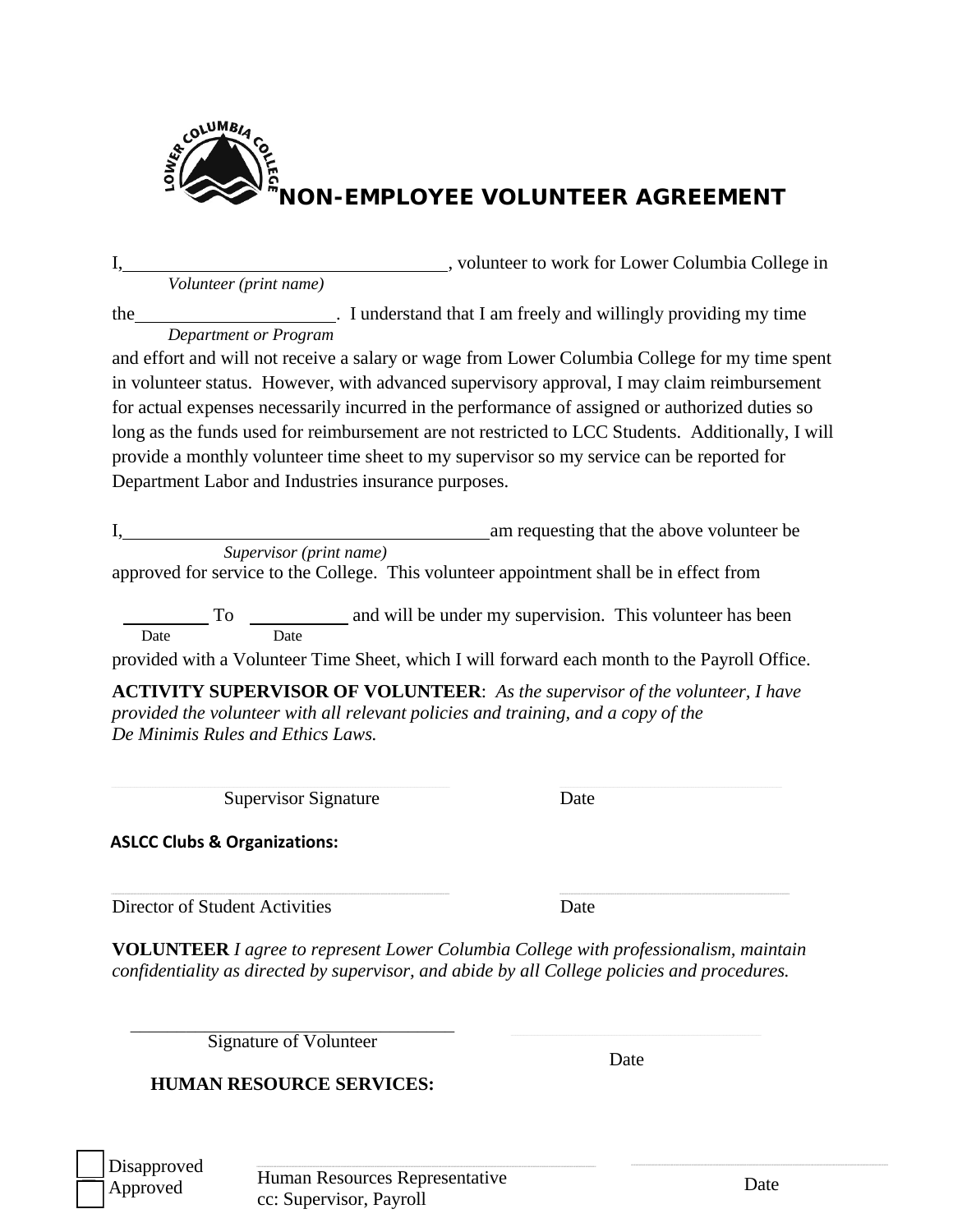

#### **APPLICANT'S AUTHORIZATION FOR RELEASE OF INFORMATION**

I hereby authorize Lower Columbia College, its employees, agents, professional investigators, or any representative of the above named College, to perform investigations into my background, past behavior, character, and reputation.

Investigative reports may include criminal history or arrest records, workers' compensation histories, motor vehicle records, employment and unemployment records, military records, or other sources of information.

I authorize custodians of the records of any agency or company as described herein to release such information upon request of any investigator, agent, or representative of the College named above. I understand that any or all of these investigations or inquiries can be performed prior to my employment or during employment if part of a just cause investigation or pursuant to a collective bargaining agreement.

EMPLOYMENT – I authorize all former and current employers to release any and all information regarding my employment history. This includes all information contained in my personnel file, salary history, condemnations, and all other pertinent information. I further authorize my supervisors and other work associates to disclose their opinions and observations of my work habits, qualities, competency, and skills. Furthermore, I authorize full disclosure of any and all substance abuse testing results.

I understand that the information requested is for the use by the College named above and may be re-disclosed only as authorized by law. I understand that I have the right to request from the College a written disclosure of the nature and scope of the investigation conducted that I authorized above if: (1) Any adverse action/decision is made based on the information in the consumer report & (2) If the request is made in writing within 60 days of the adverse action. If an Investigative Consumer Report has been conducted, I will be notified in writing within five days of receipt of my request for said report.

I understand I have the right to request from the consumer reporting agency a written summary of my rights and remedies under the Washington Fair Credit Reporting Act.

I believe to the best of my knowledge that all information I have provided is accurate, true, and correct and that I fully understand the terms of this release. I indemnify, release and hold harmless the College, any agents of the College, or others reporting to or for the College, any investigators, all former employers, reporting agencies, and all those supplying references and character references, from any and all claims, defamation, demands, and/or liabilities arising out of, or related to, such investigators, disclosures, or admissions.

Copies and facsimile transmissions of this authorization that show my signature are as valid as the original release signed by me.

| <b>Applicant Full Name (Printed)</b>                       |             | Date of Birth |     |
|------------------------------------------------------------|-------------|---------------|-----|
| <b>Other Names Used</b>                                    |             |               |     |
| <b>Current Address</b>                                     | <b>City</b> | <b>St</b>     | zip |
| Other Counties/States lived in the Past 7 Years            |             |               |     |
| <b>Applicant Signature</b>                                 |             | <b>Date</b>   |     |
| <b>Requesting Supervisor/Department:</b><br>(Internal use) |             |               |     |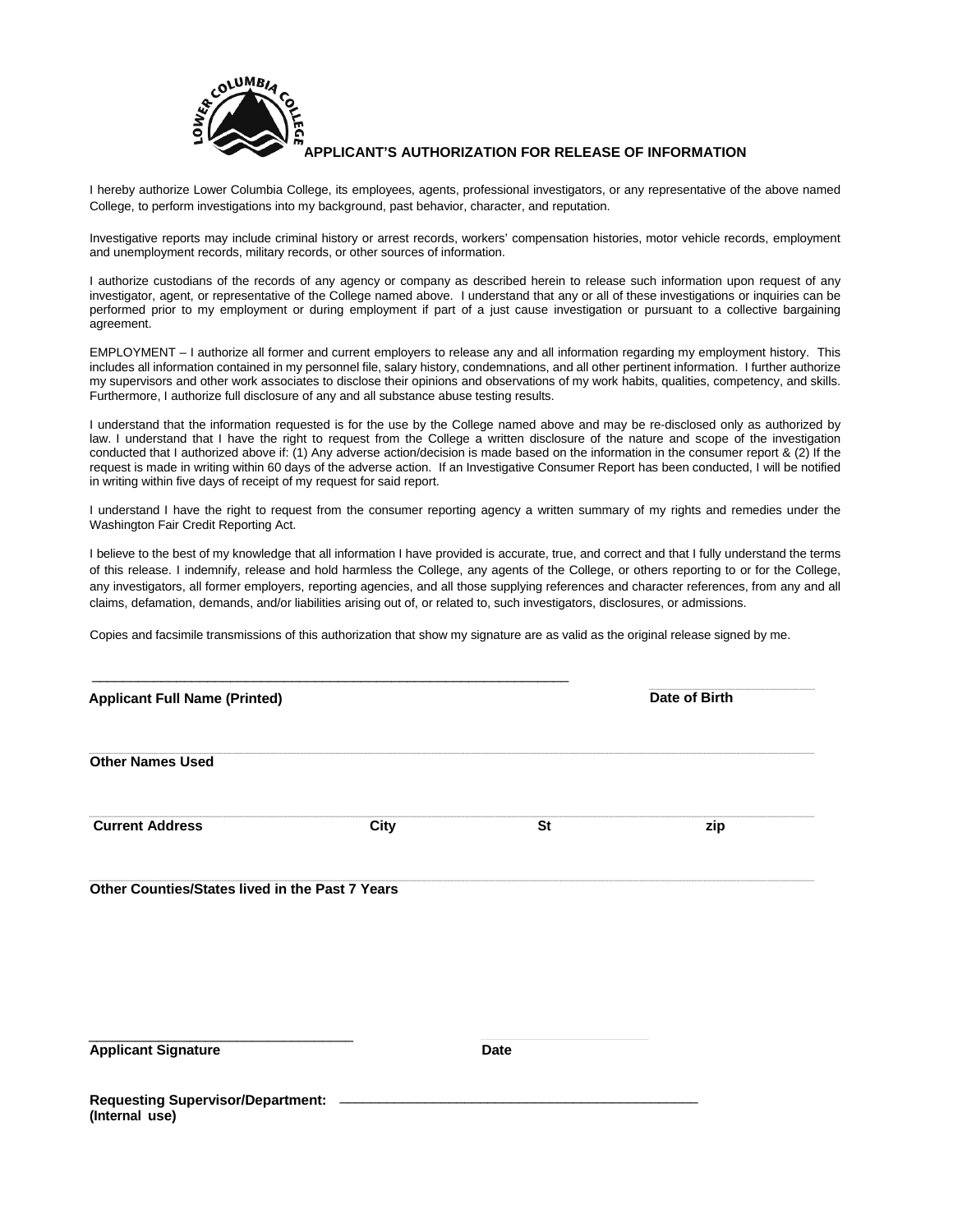### **A SUMMARY OF YOUR RIGHTS UNDER THE WASHINGTON FAIR CREDIT REPORTING ACT**

The Washington Fair Credit Reporting Act, located at Chapter 19.182 RCW, substantially parallels the federal Fair Credit Reporting Act and the rights and remedies set forth in the Federal Trade Commission's Summary of Rights, except that, effective July 22, 2007, the Washington State law imposes greater limitations on the reasons for which an employer may obtain a consumer report. Beginning July 22, 2007, an employer may not obtain a consumer report that indicates the consumer's credit worthiness, credit standing, or credit capacity, unless (1) the information is substantially job related and the employer's reasons for using the information are disclosed in writing, or (2) the information is required by law.

#### **COMPLAINTS**

#### ANY COMPLAINTS BY CONSUMERS UNDER STATE LAW MAY BE DIRECTED TO:

THE ATTORNEY GENERAL'S OFFICE IN WASHINGTON **CONSUMER PROTECTION DIVISION** For Information Call: The Consumer Resource Center Statewide Toll-Free Number: **800-551-4636** Statewide Toll-Free TDD **800-276-9883** Complaints May Be Made via U.S. Mail or E-Mail **To File a Complaint** (Include your U.S. Mail address with any complaint.) **Websites & Forms**